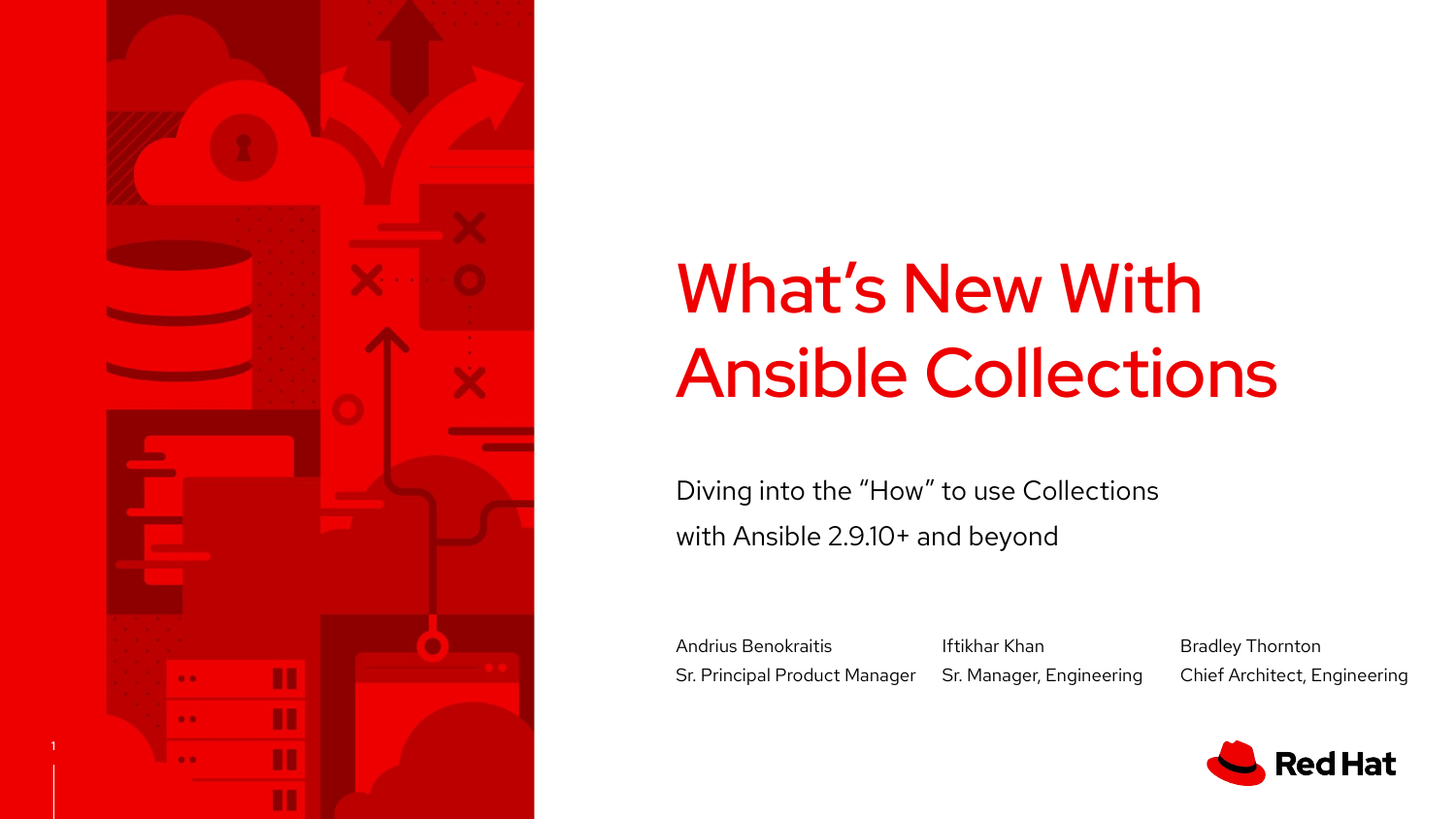What we hope you get from this

- 1. Use Ansible 2.9.10+ with Collections
- 2. Use fully qualified collection names in playbooks and roles
- 3. Migrate standalone roles into Collections

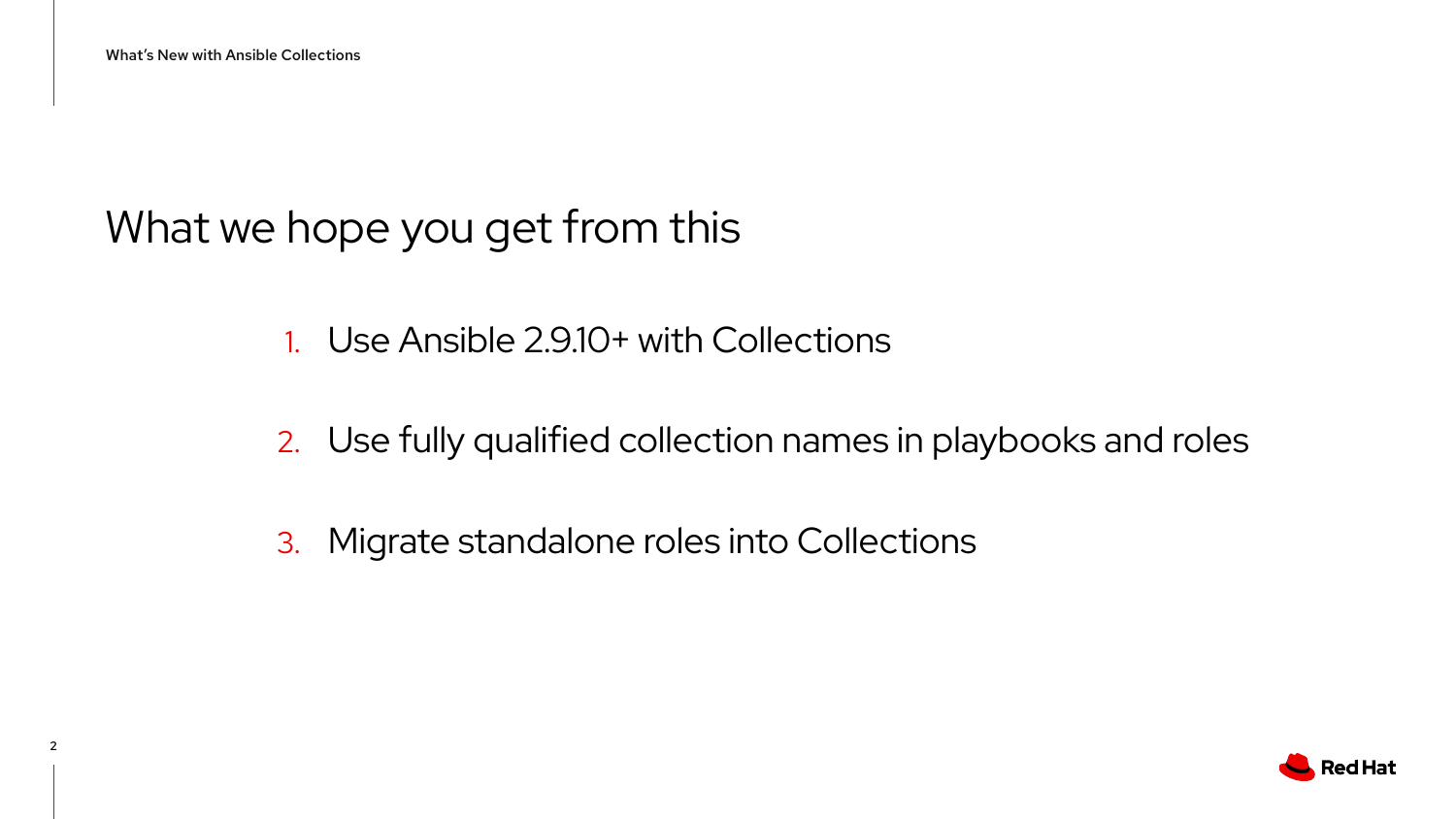| <b>Ansible Automation</b>                         |                                |                                   | <b>Ansible Cloud Services</b> |  |
|---------------------------------------------------|--------------------------------|-----------------------------------|-------------------------------|--|
| <b>Ansible Tower API</b><br>and Tower UI<br>(AWX) | Receptor<br>(Project-receptor) | <b>Automation Hub</b><br>(Galaxy) | <b>Ansible Analytics</b>      |  |
| <b>Ansible Engine</b><br>(Ansible)                | Runner<br>(Ansible-runner)     | Catalog                           | $\bullet\bullet\bullet$       |  |
| <b>Ansible Content Collections</b>                |                                |                                   |                               |  |
| <b>Network</b>                                    | <b>Security</b>                | <b>Windows</b><br>Cloud           | <b>Linux</b>                  |  |

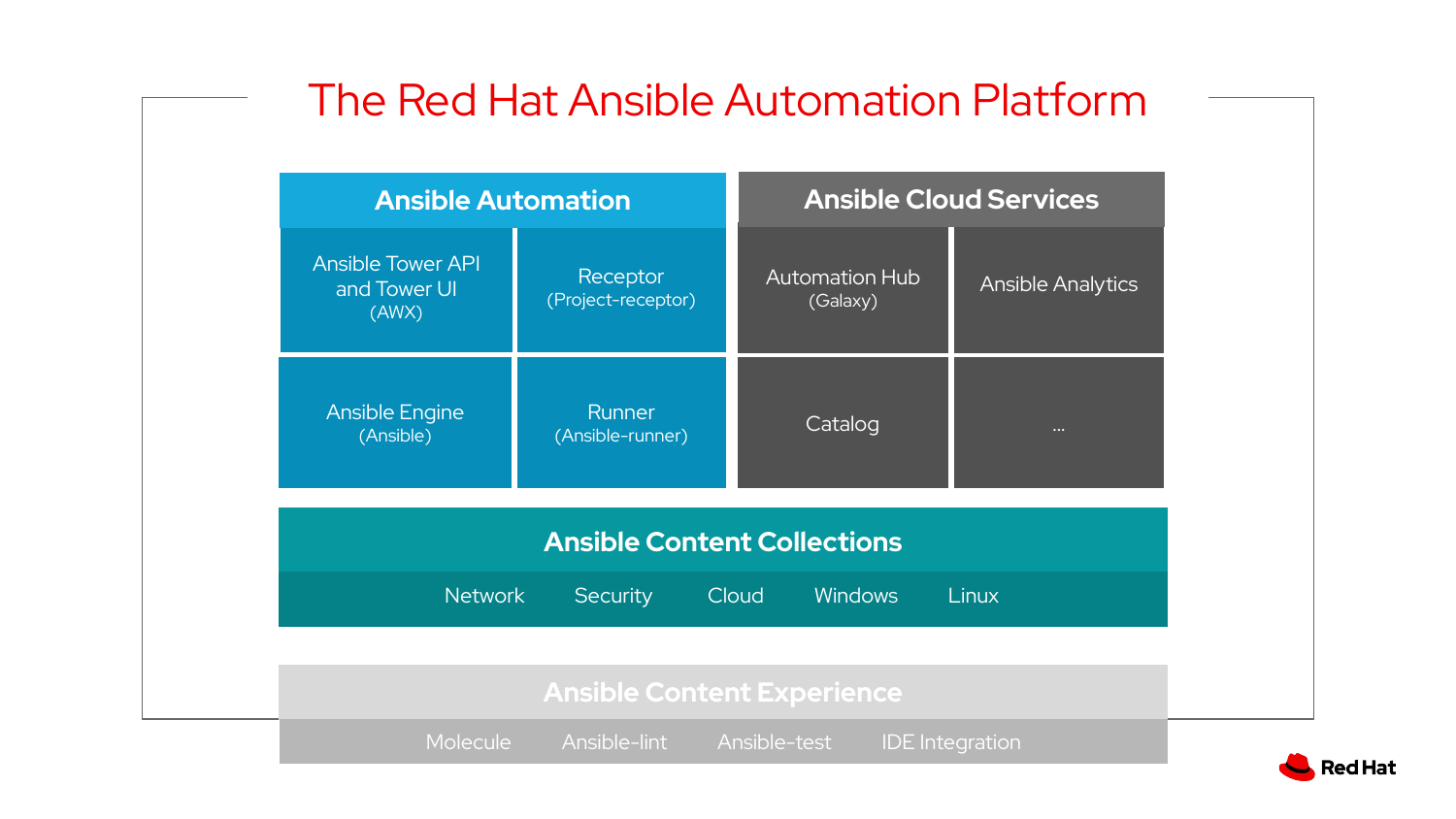#### Introducing the Ansible Collection

Simplified and consistent content schema



4

- A standardized way to organize and package Ansible content (roles, modules, module utilities, plugins, documentation)
- Semantic versioning
- Portable and flexible delivery

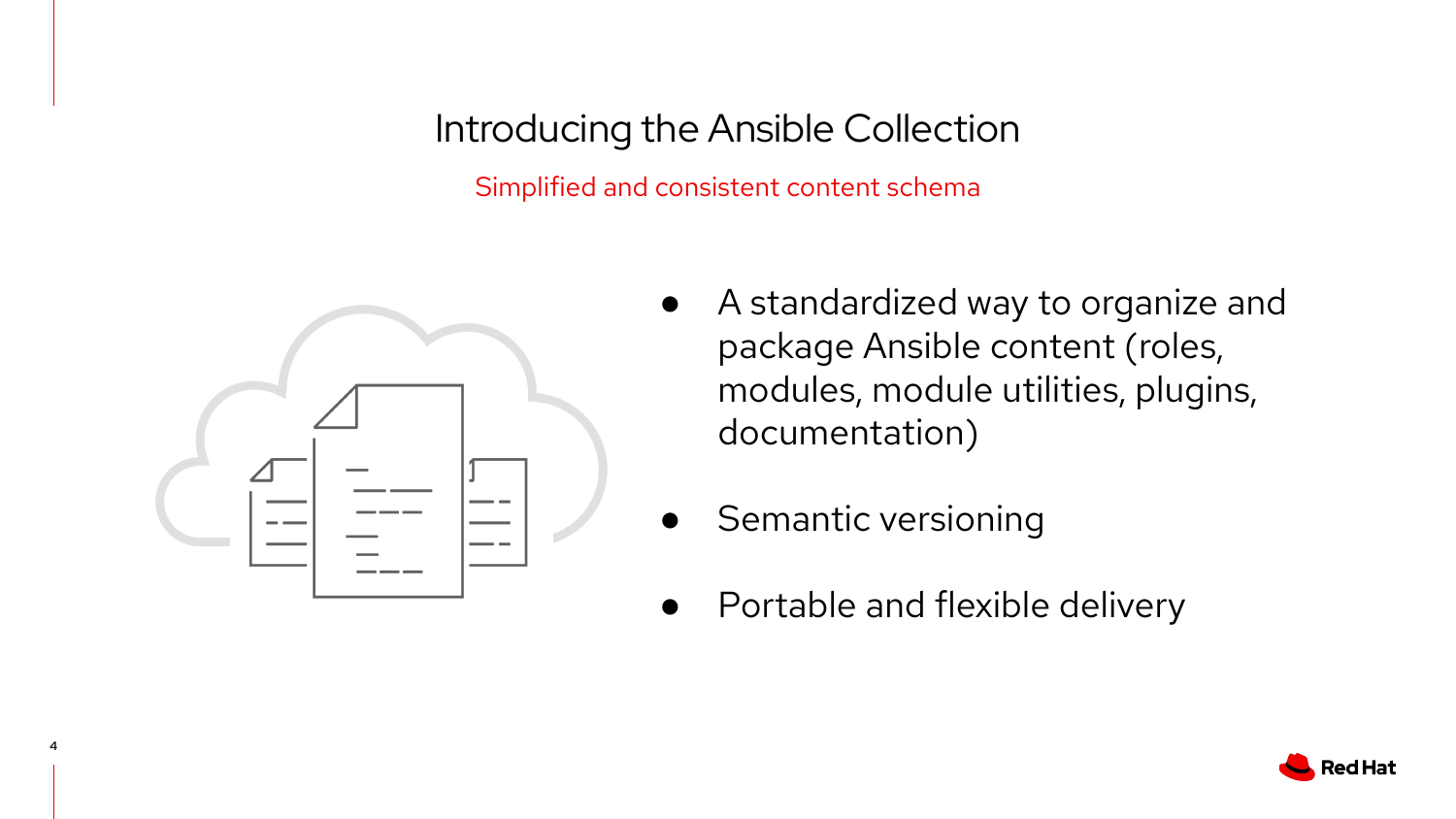#### Before Collections



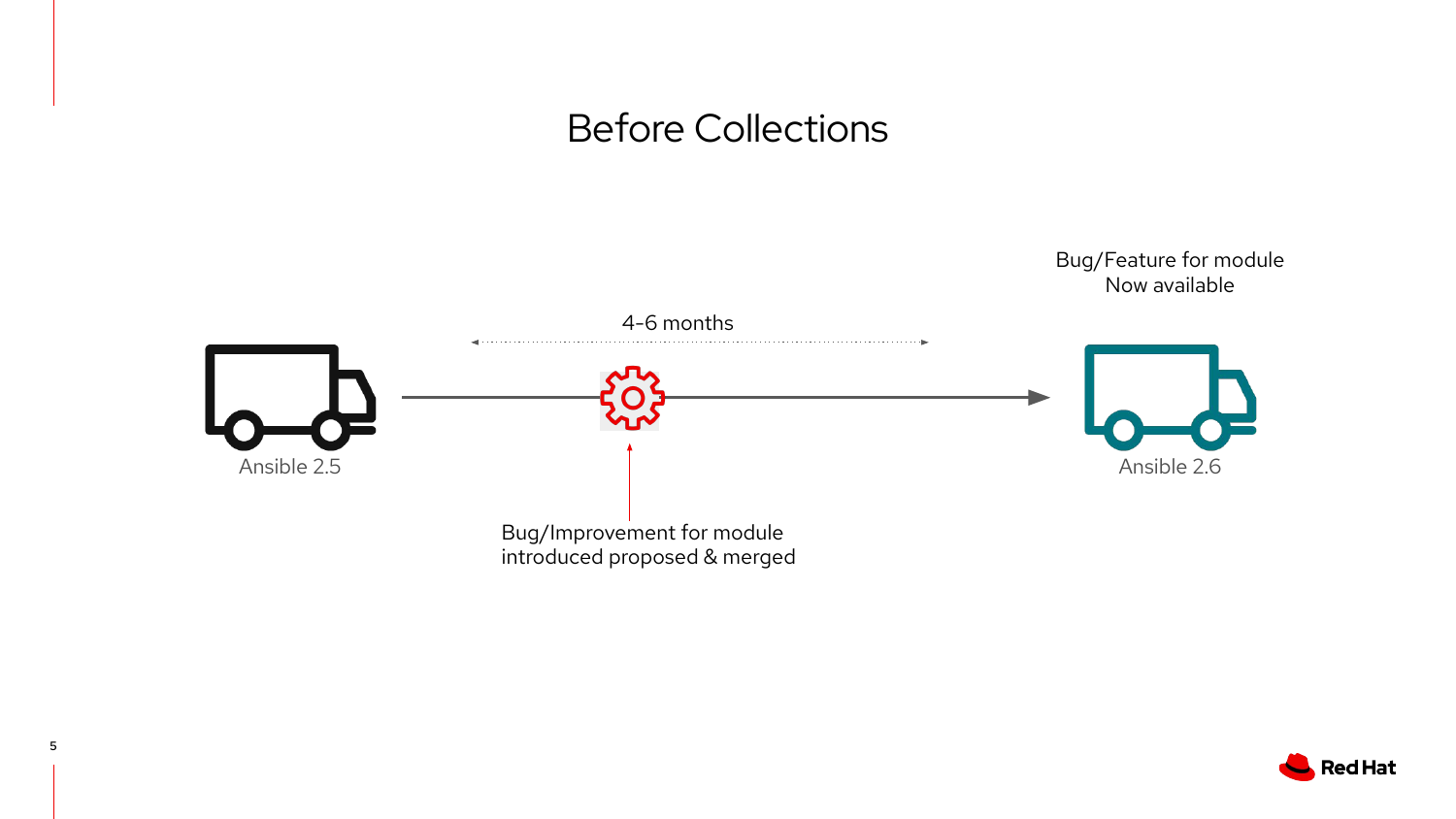#### After Collections



immediately!

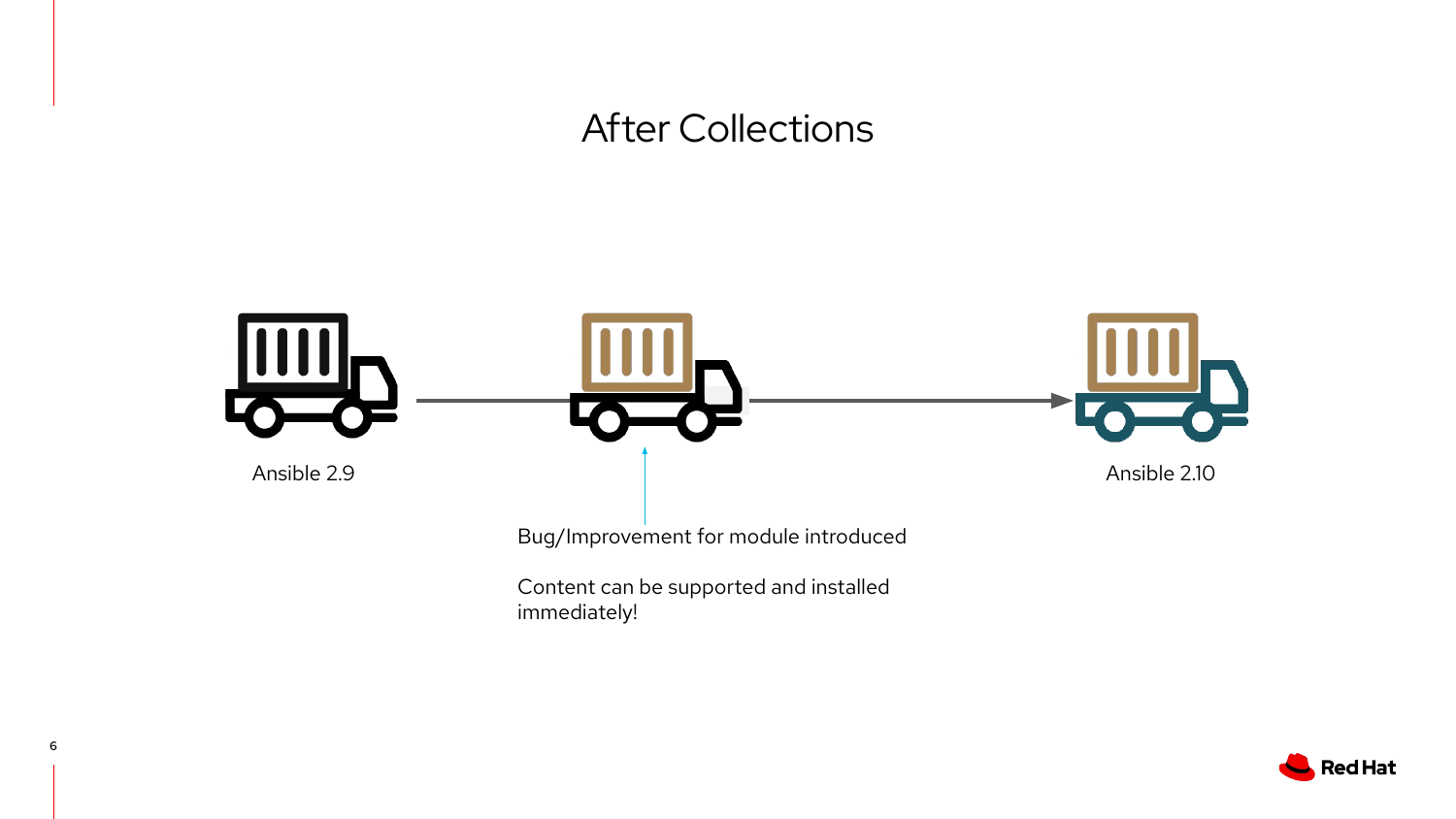#### What went where?

| github.com/ansible/ansible | Ansible 2.9                                               |  |
|----------------------------|-----------------------------------------------------------|--|
|                            |                                                           |  |
|                            |                                                           |  |
| github.com/ansible/ansible | Ansible Base 2.10                                         |  |
|                            | github.com/ansible-collections/*<br><b>Ansible Galaxy</b> |  |
|                            | <b>Ansible Automation Hub</b>                             |  |

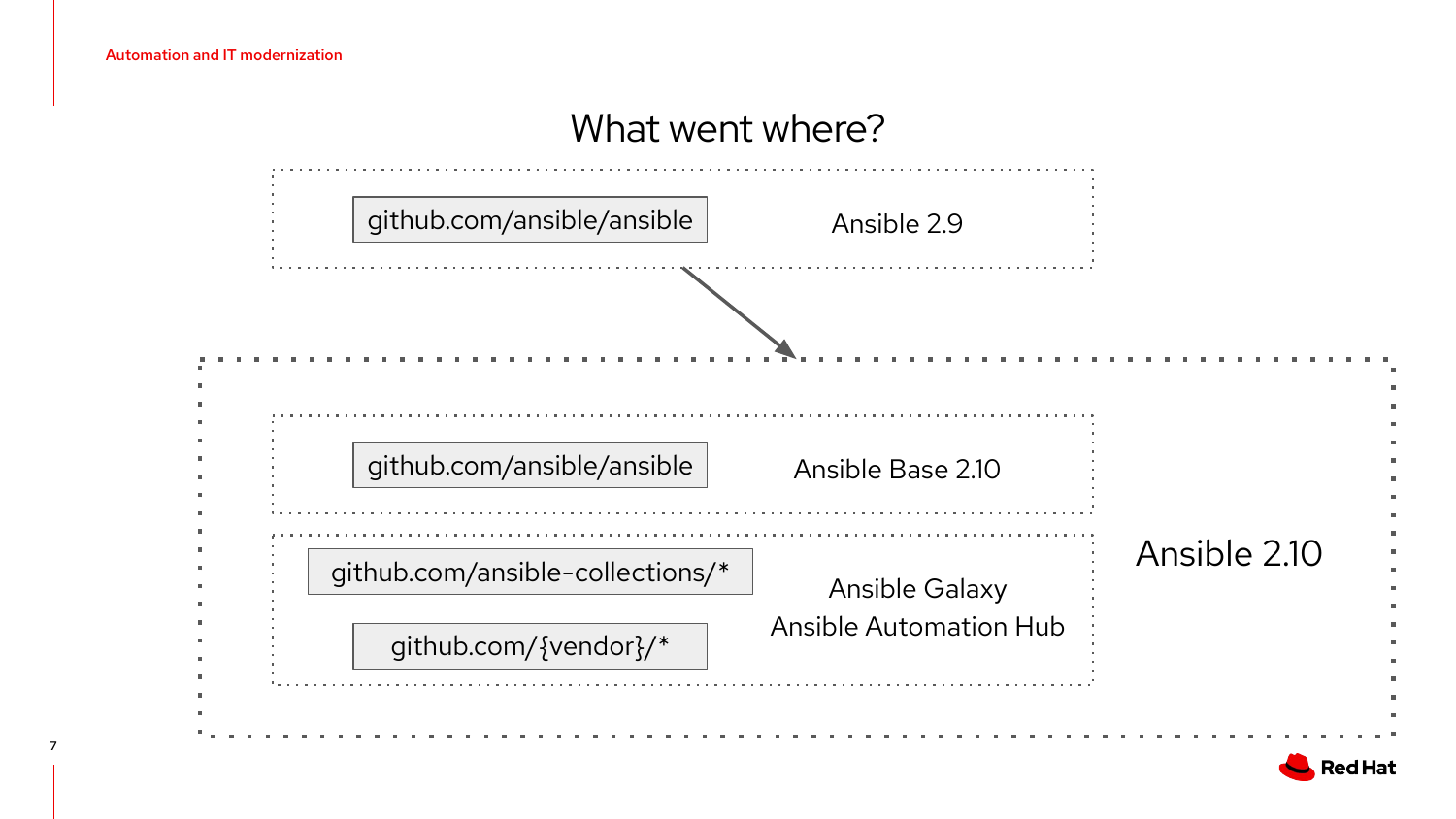## Distribution of Collections

# Ansible Galaxy

galaxy.ansible.com

- Community supported
- Extended to leverage Collections framework
- "Latest and greatest"

8

# Ansible Automation Hub

cloud.redhat.com

- Certified, jointly supported by Red Hat and Partner
- Access to advanced analytics
- "Slow and steady"

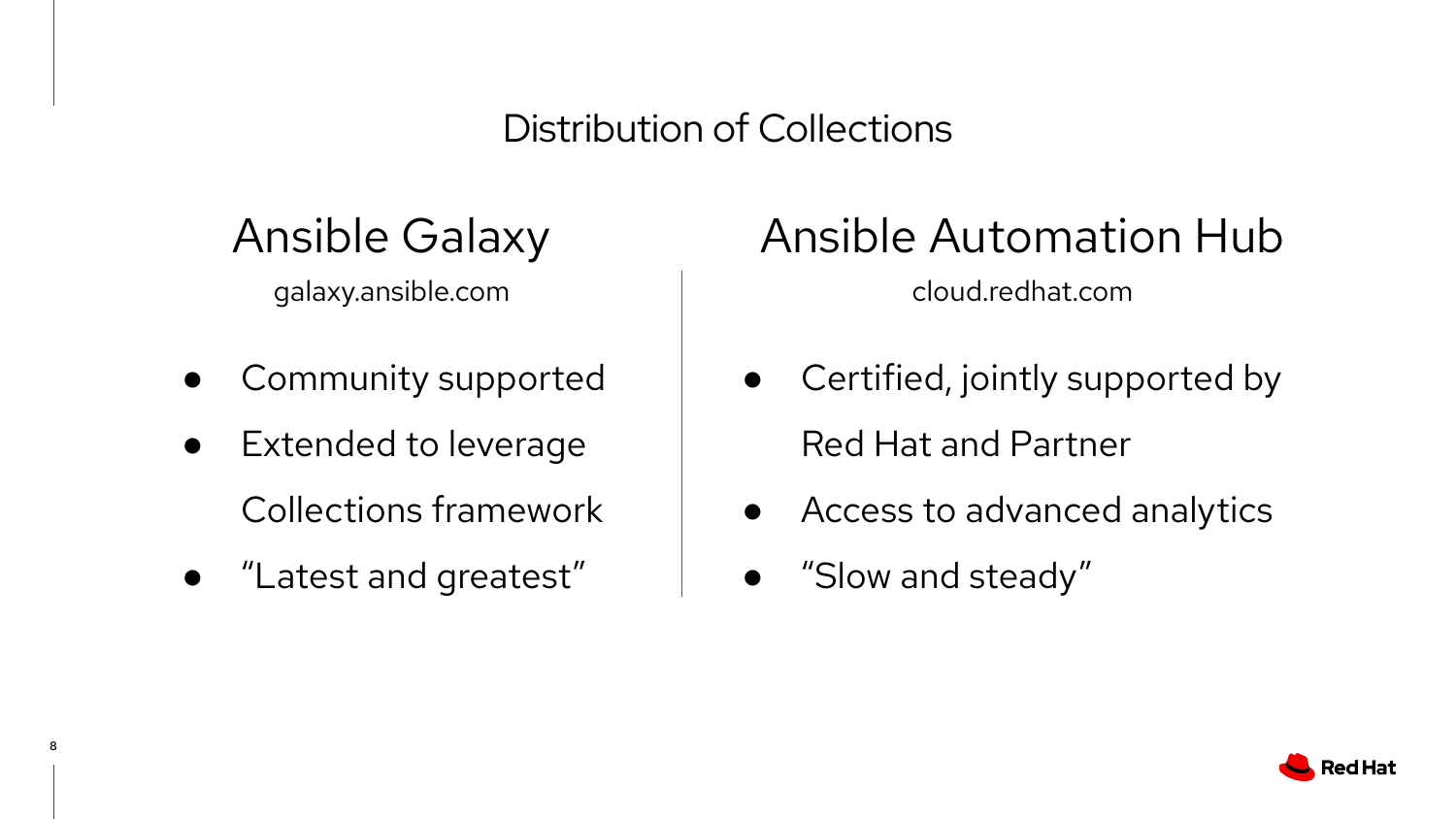#### Ansible automates technologies you use

Time to automate is measured in minutes, 50+ **certified** platforms

| <b>Cloud</b>     | <b>Virt &amp; Container</b> | <b>Windows</b>          | <b>Network</b>     | <b>Security</b>   | <b>Monitoring</b> |
|------------------|-----------------------------|-------------------------|--------------------|-------------------|-------------------|
| <b>AWS</b>       | Docker                      | <b>ACLs</b>             | <b>Arista</b>      | <b>Checkpoint</b> | <b>Dynatrace</b>  |
| <b>Azure</b>     | <b>Kubernetes</b>           | <b>Files</b>            | <b>Aruba</b>       | <b>Cisco</b>      | Datadog           |
| Digital Ocean    | OpenStack                   | Packages                | <b>Bigswitch</b>   | <b>CyberArk</b>   | LogicMonitor      |
| Google           | OpenShift                   | $\overline{\text{IIS}}$ | <b>Cisco</b>       | F <sub>5</sub>    | <b>New Relic</b>  |
| OpenStack        | <b>VMware</b>               | Registry                | Ericsson           | <b>Fortinet</b>   | Sensu             |
| Rackspace        | +more                       | <b>Shares</b>           | F <sub>5</sub>     | <b>Juniper</b>    | +more             |
| +more            |                             | <b>Services</b>         | <b>FRR</b>         | <b>IBM</b>        |                   |
|                  |                             | Configs                 | <b>Juniper</b>     | Palo Alto         | <b>Devops</b>     |
| <b>Red Hat</b>   | <b>Storage</b>              | <b>Users</b>            | Meraki             | Snort             | <b>Jira</b>       |
| <b>Products</b>  | <b>Infinidat</b>            | Domains                 | <b>OpenvSwitch</b> | +more             | GitHub            |
| <b>RHEL</b>      | <b>Netapp</b>               | Updates                 | <b>Ruckus</b>      |                   | Vagrant           |
| <b>Satellite</b> | <b>Pure Storage</b>         | +more                   | <b>VyOS</b>        |                   | Jenkins           |
| <b>Insights</b>  | +more                       |                         | +more              |                   | <b>Slack</b>      |
| +more            |                             |                         |                    |                   | +more             |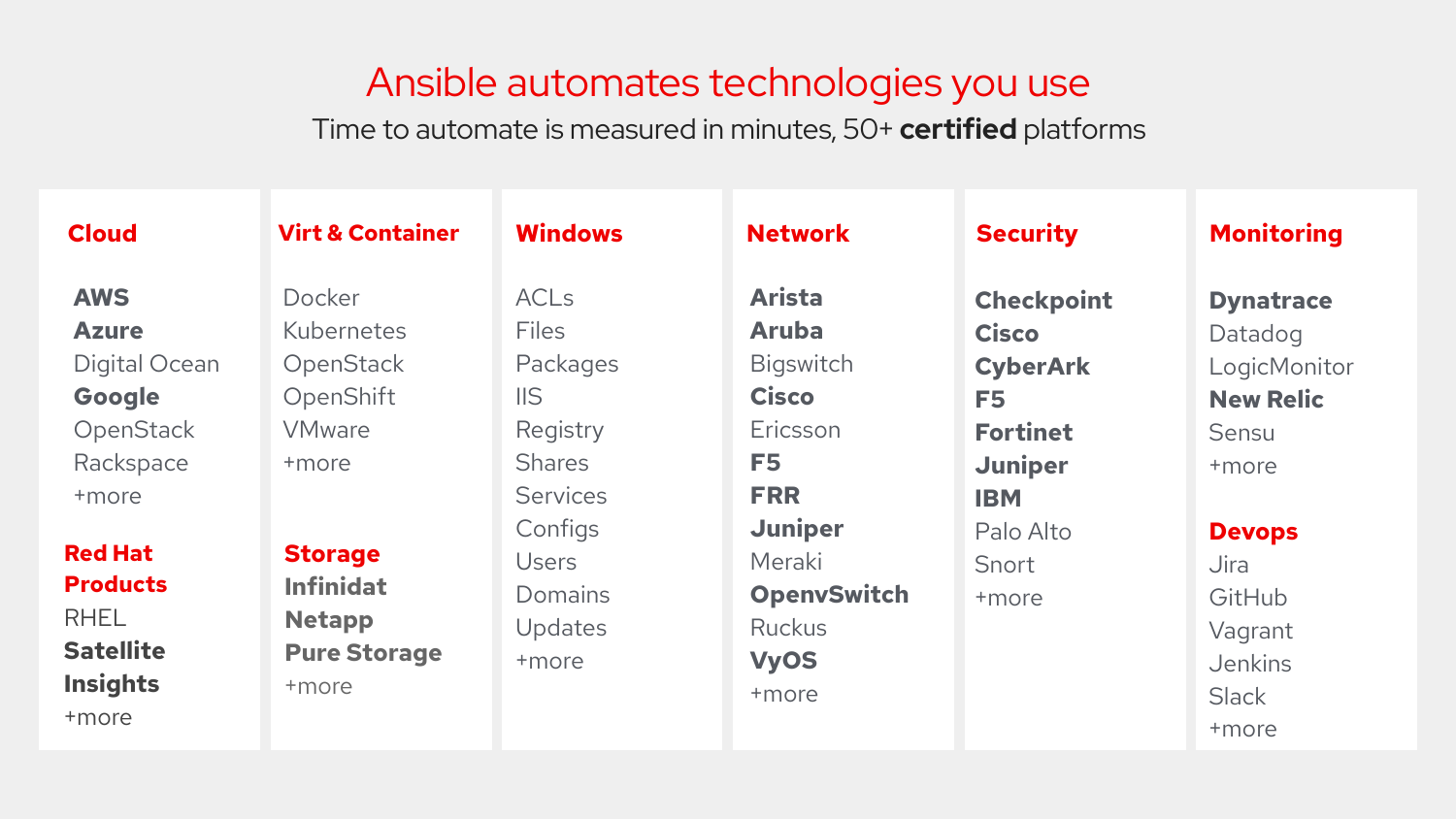# **Collection Architecture**

What you need to know about using Collections

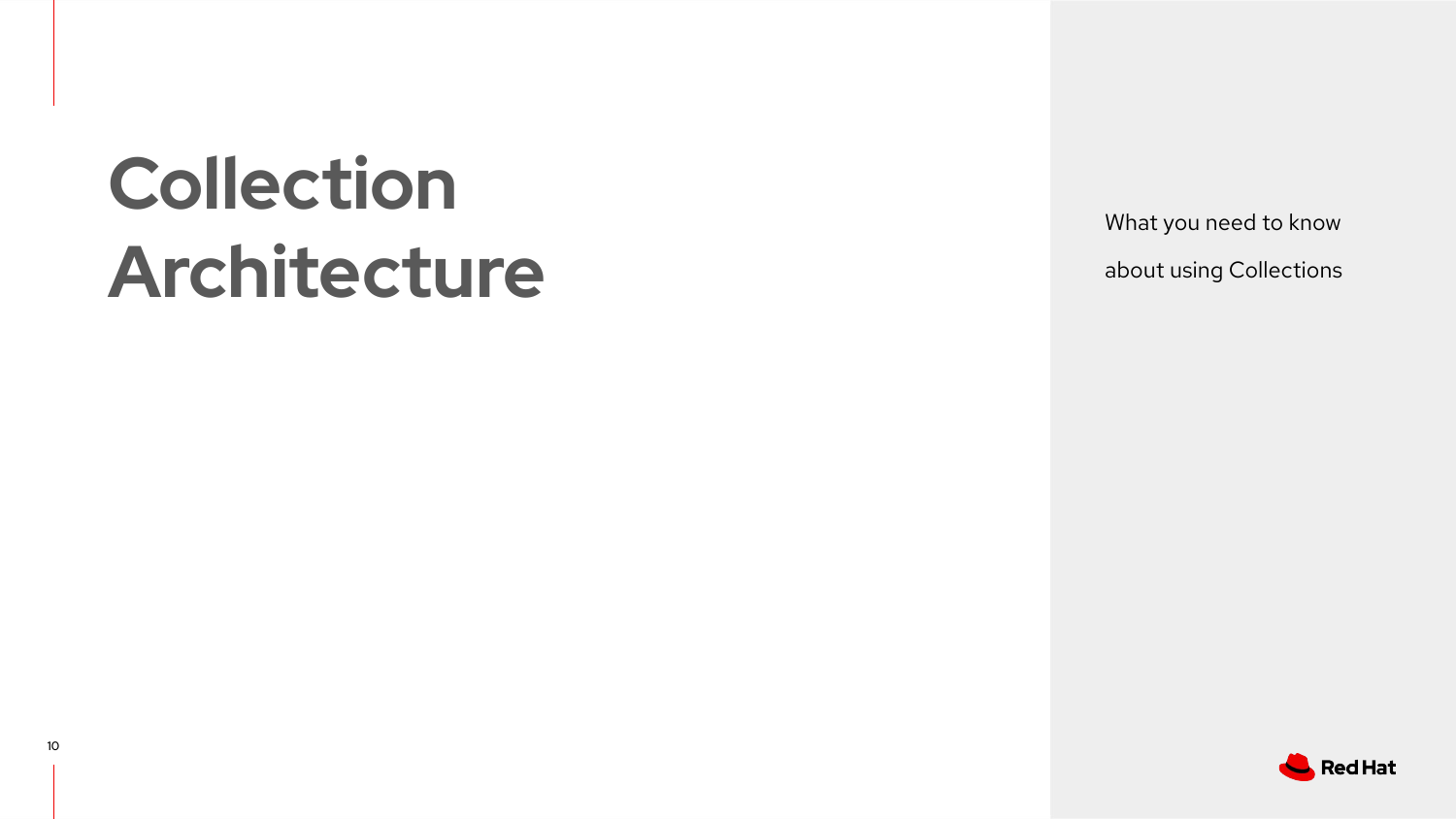## Collection Directory Structure

- **e docs**/: local documentation for the collection
- **galaxy**.**yml**: source data for the MANIFEST.json that will be part of the collection package
- **playbooks**/: playbook snippets
	- **tasks**/: holds 'task list files' for include\_tasks/import\_tasks usage
- **plugins**/: all ansible plugins and modules go here, each in its own subdir
	- **modules**/: ansible modules
	- **lookup**/: lookup plugins
	- **filter**/: Jinja2 filter plugins
	- **connection**/: connection plugins required if not using default
- **roles**/: directory for ansible roles

11

- **tests**/: tests for the collection's content
- **meta**/: metadata files including runtime.yml

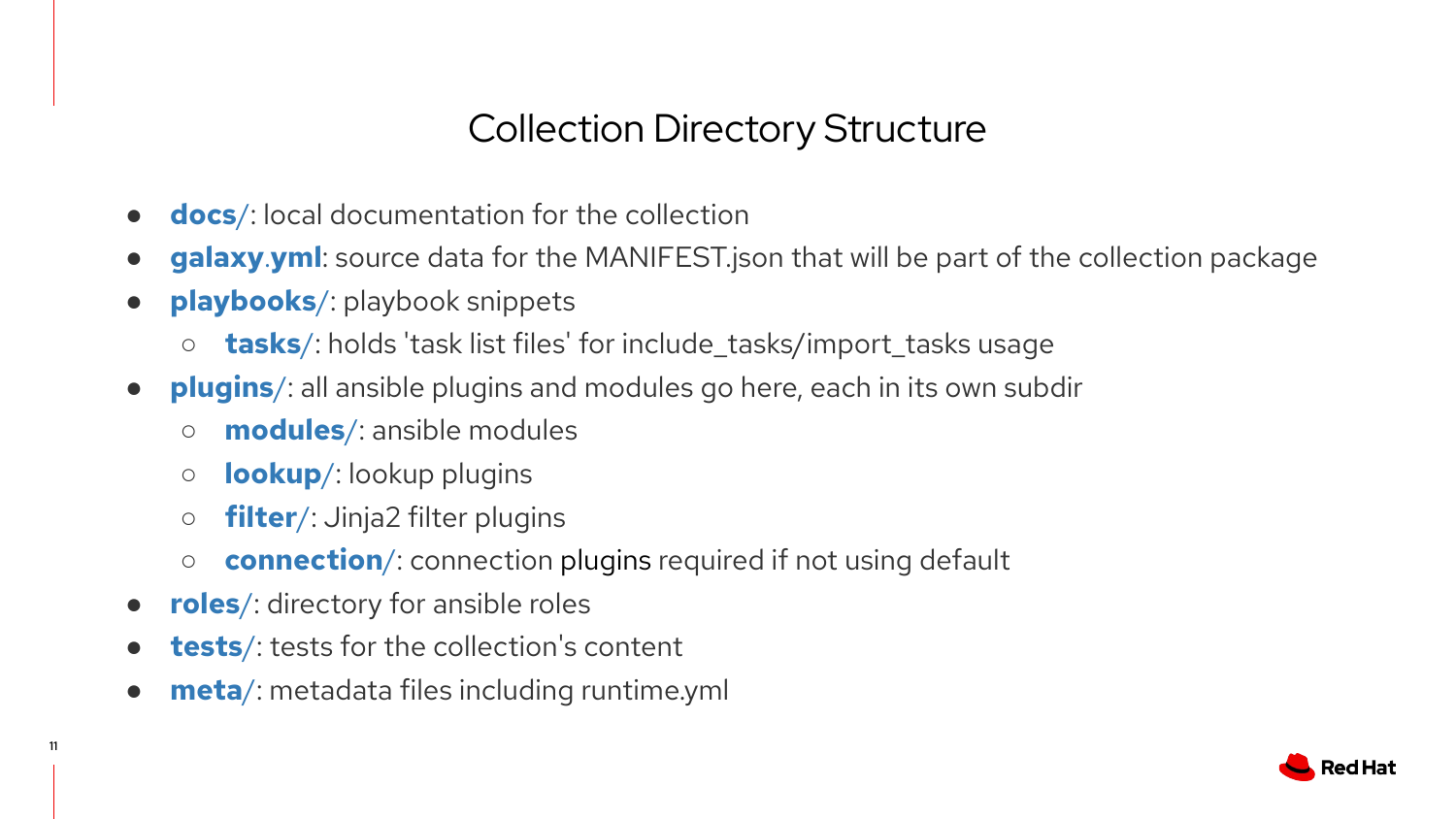#### Introducing meta/runtime.yml

AKA "tombstoning" or "collection routing"

Supports collection runtime metadata:

- Plugin (action, modules) routing, redirection, removal, and deprecation for collections
- new /meta directory that contains runtime.yml
- Identifies supported Ansible versions
- Slated for release in Ansible Base 2.10

See:<https://github.com/ansible/ansible/pull/67684> for more info

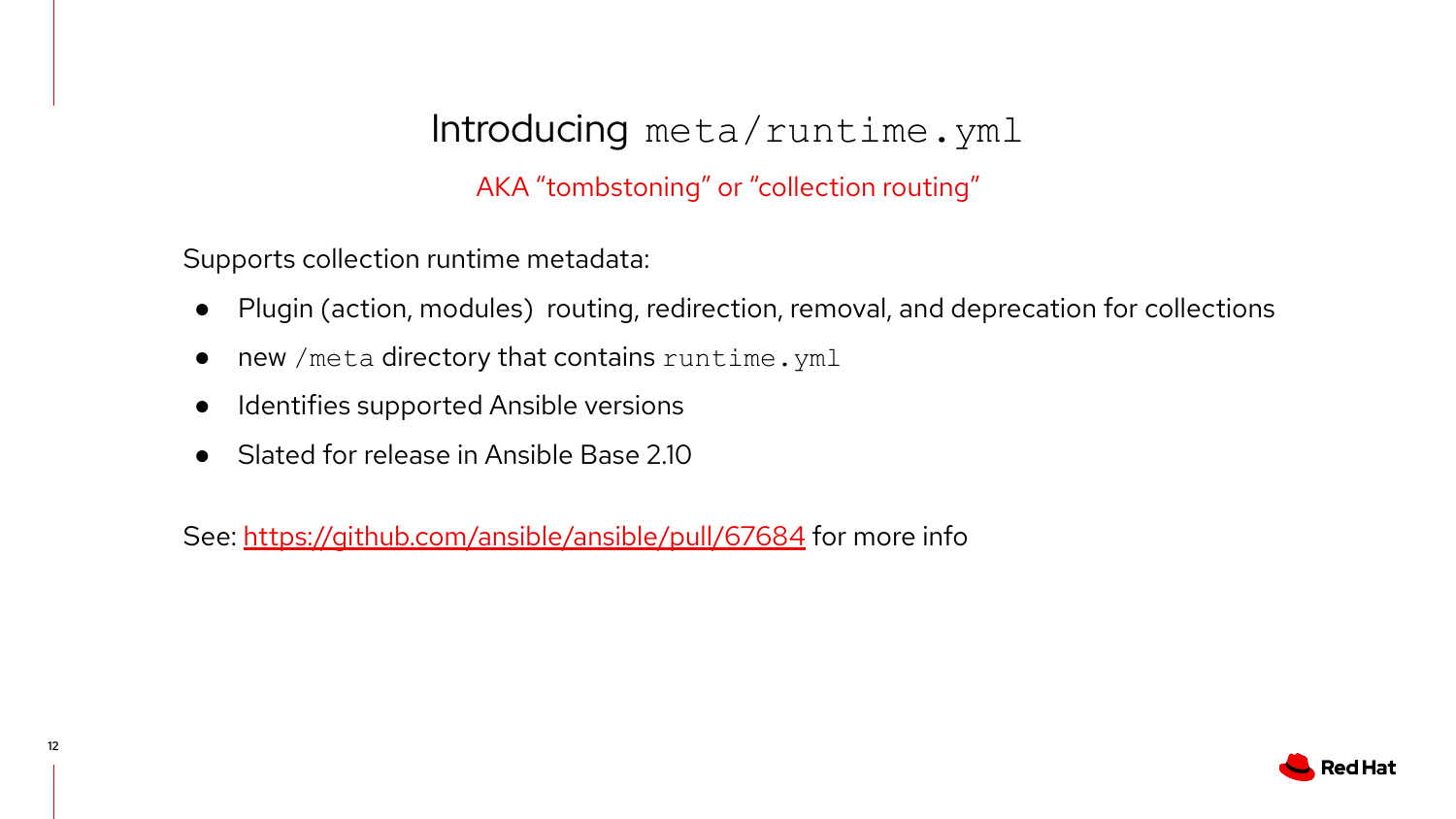# **Playbook Writing with Collections**

What you need to know about using Collections

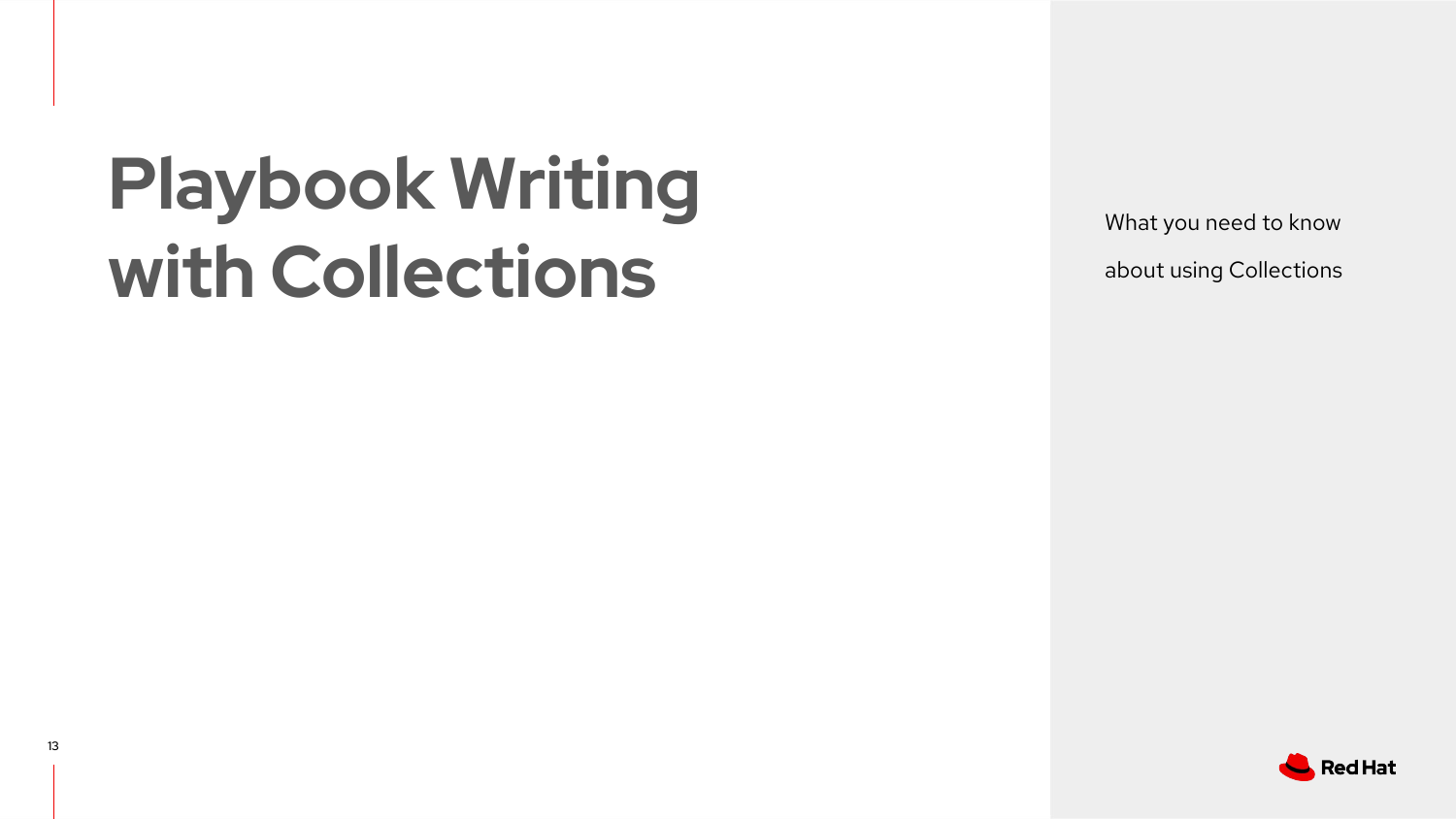#### What's in an Ansible Version?

Understanding which Ansible versions to use with Collections



1. Ansible 2.9.10 or later via Ansible Automation Platform (AAP) (June 2020)

- a. Ansible-maintained Collections are fully supported
- b. Contains some content but "frozen"
- c. Content fixes and enhancements are delivered in collections



2. Ansible Base 2.10, Ansible 2.10 (August, September 2020)

a. ansible base + minimal, limited plugins



3. Ansible releases in Certified Containers (Execution Environments + AAP) (2021)

a. ansible base + select collections + containerized

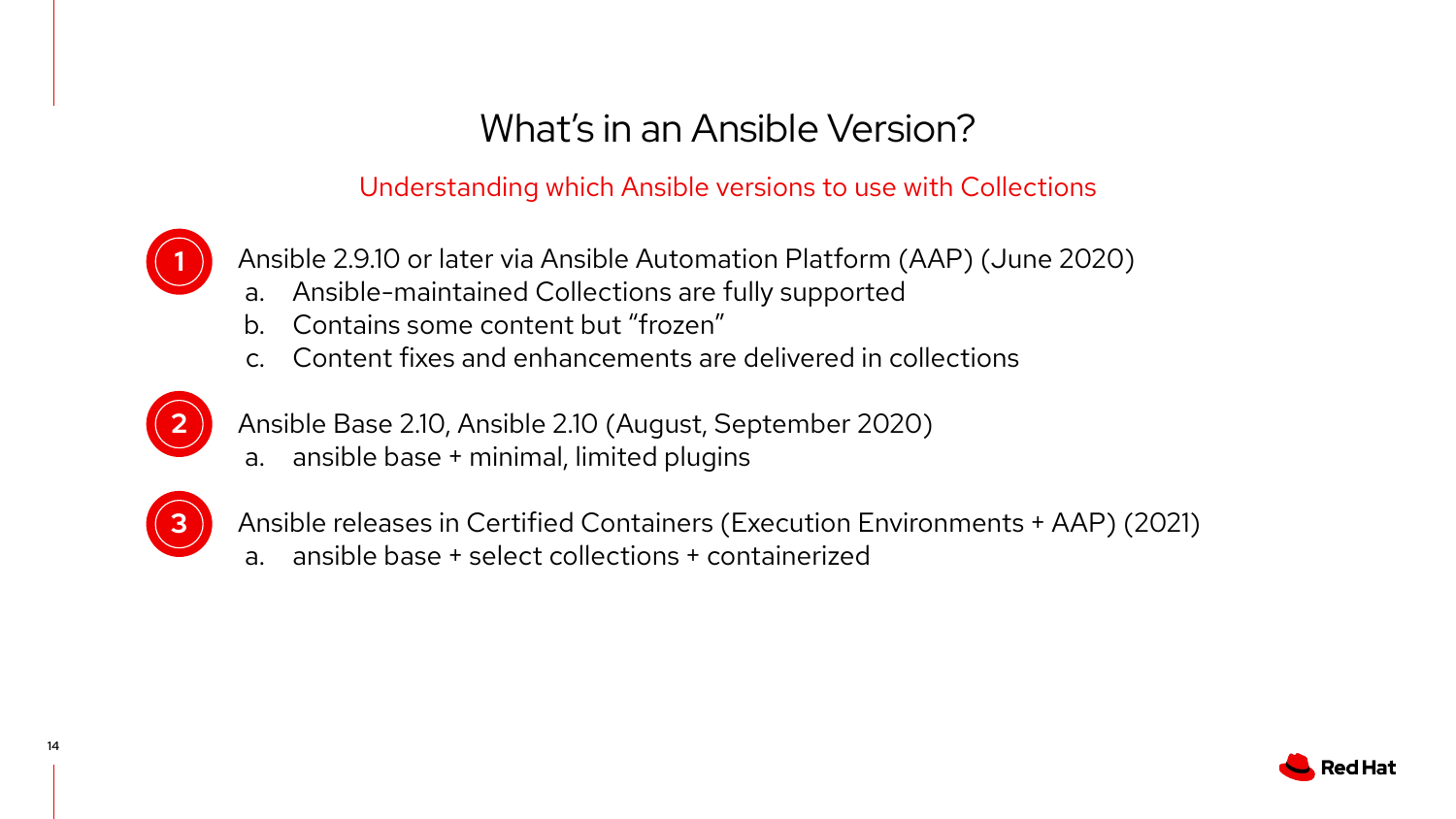## Playbook Developer Recommendations

#### Update build and installation scripts to install collections after installing Ansible  $(\odot)$

- pip install ansible
- ansible-galaxy collection install cisco.ios

#### 2. Update host inventories to reflect connection and plugin collection name  $\odot$

- ansible\_network\_os: cisco.ios.ios
- ansible\_connection: ansible.netcommon.network\_cli
- 3. Use fully qualified plugin names in all tasks  $\odot$ 
	- cisco.ios.ios\_vlans
	- newfact: "{{ data|corg.cname.filter\_plugin }}"
- 4. Migrate all stand-alone roles into collections  $(\circledcirc)$ 
	- ansible\_collections/corg/cname/roles/myrole
	- o include role: corg.cname.myrole

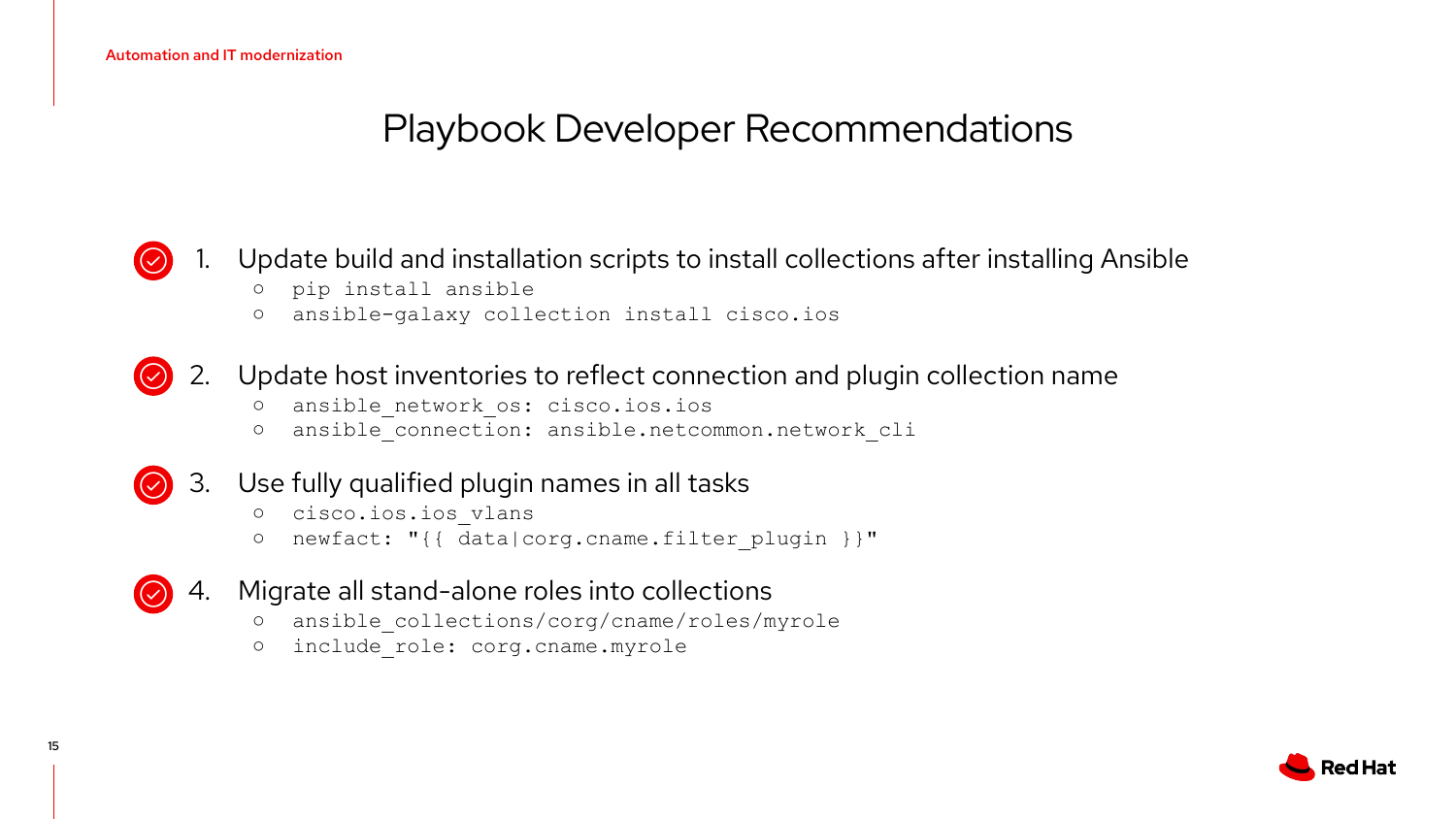#### Playbook Examples

#### Recommended Today (short-term)

#### Future Usage (long-term)

| # as shown in docs and examples            | # meta/runtime.yml from the cisco.ios collection:  |
|--------------------------------------------|----------------------------------------------------|
| # this works with:                         |                                                    |
| $# - 2.9.10 + collections$                 | # vlans:                                           |
| $# - 2.10$ Base + collections              | redirect: cisco.ios.ios vlans<br>#                 |
| $# - 2.10 + collections$                   |                                                    |
| # - execution environments                 | # allows the use of 'short names'                  |
| # does not rely on any runtime.yml entries | # use FQCN to ensure the collection is used on 2.9 |

#### tasks:

- cisco.ios.**ios\_vlans**: config: "{{ vlans }}" state: merged

#### tasks:

- cisco.ios.**vlans**: config: "{{ vlans }}" state: merged

**NOTE**: Please use FQCN **per task** due to potential duplicate naming/ordering conflicts with Playbooks referencing multiple collections . The collections directive has other limitations, therefore FQCN is recommended.

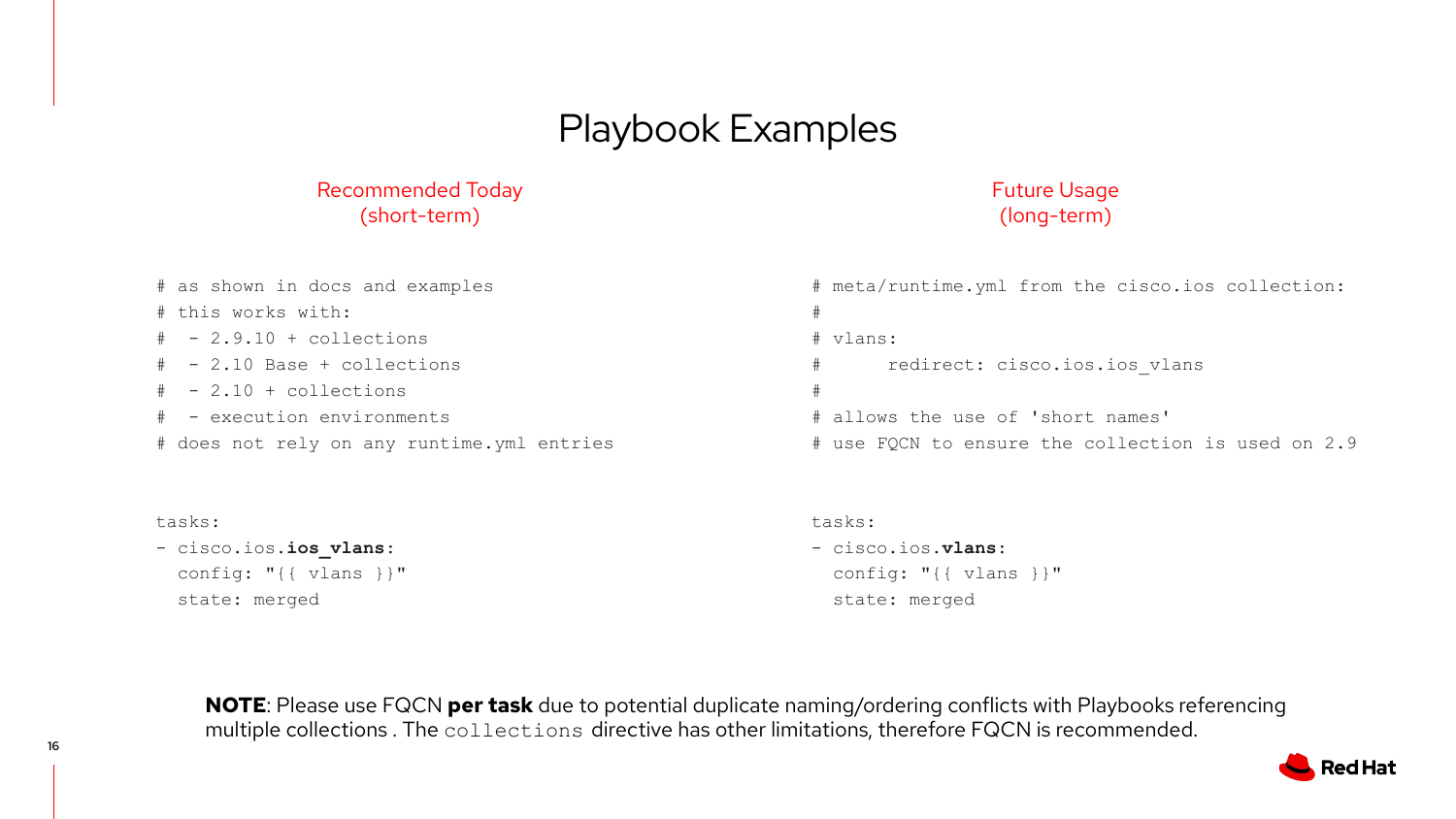## Collection Author Recommendations

- Identify, document and maintain a collections' scope
- 2. Scaffold new collections: ansible-galaxy collection init corg.cname
- 3. Use Semantic versioning for collection versions: <https://semver.org/>
- 4. Update the collection's meta/runtime.yml to reflect Ansible version compatibility
	- a. Supports [PEP440 Version Specifiers](https://www.python.org/dev/peps/pep-0440/#version-specifiers)
	- **b.** requires ansible: '>=2.9.10,<2.11' #requires Ansible 2.9.10+ and 2.10.x
- 5. Maintain a README.md, include collection contents
- 6. Use meta/runtime.yml for deprecation and redirection of plugins
- 7. Populate tags in galaxy.yml for easier discoverability in galaxy and AH

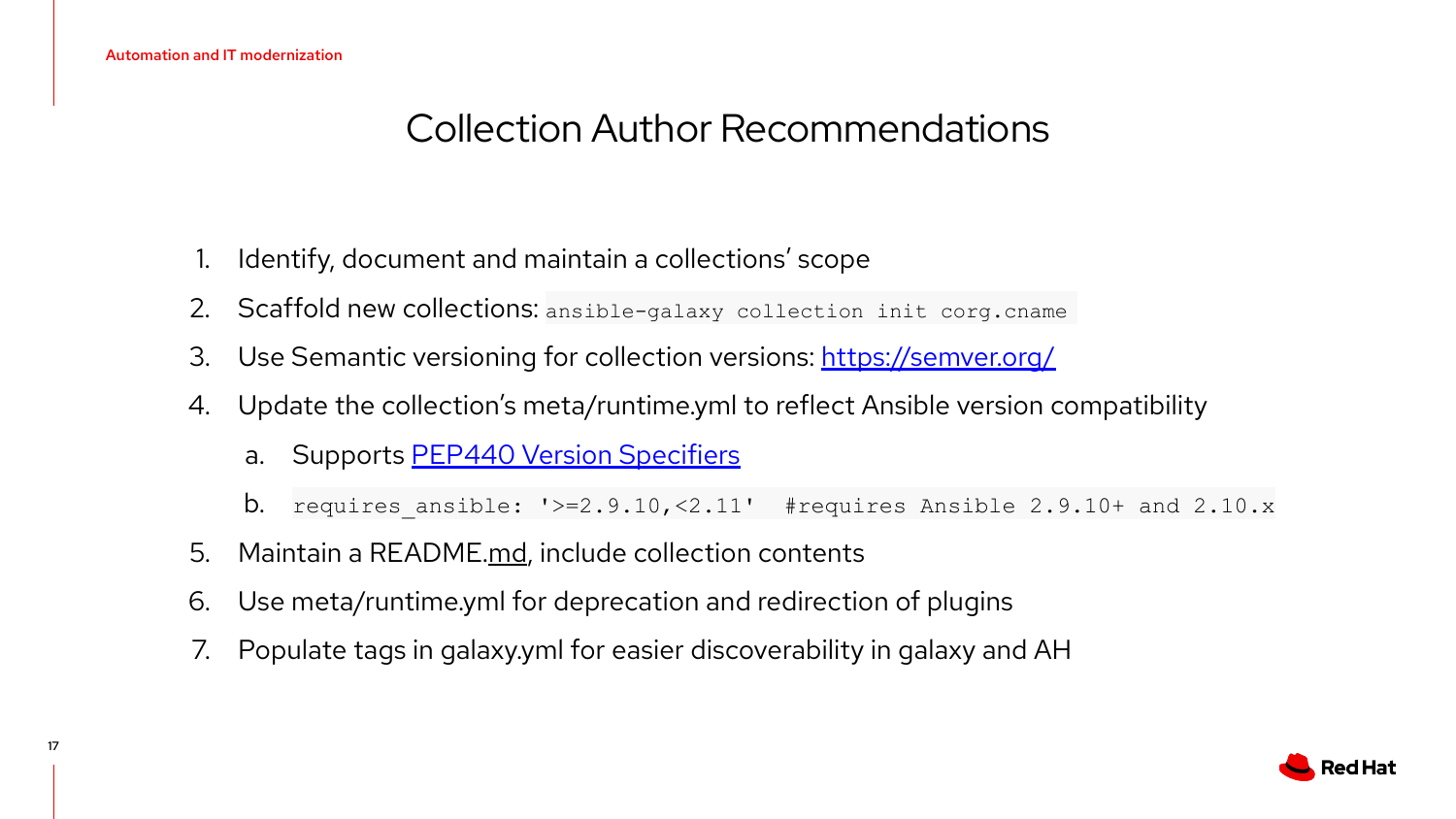## Resources and Getting Started

- Collections User Guide and Collections Developer Guide https://docs.ansible.com/ansible/devel/user\_quide/collections\_using.html [https://docs.ansible.com/ansible/devel/dev\\_guide/developing\\_collections.html](https://docs.ansible.com/ansible/devel/dev_guide/developing_collections.html)
- The Bullhorn Ansible Community Newsletter <https://bit.ly/thebullhorn>
- Community Collections Overview <https://github.com/ansible-collections/overview>
- Ansible.com Blog <https://www.ansible.com/blog>search for "Collection" (many results)